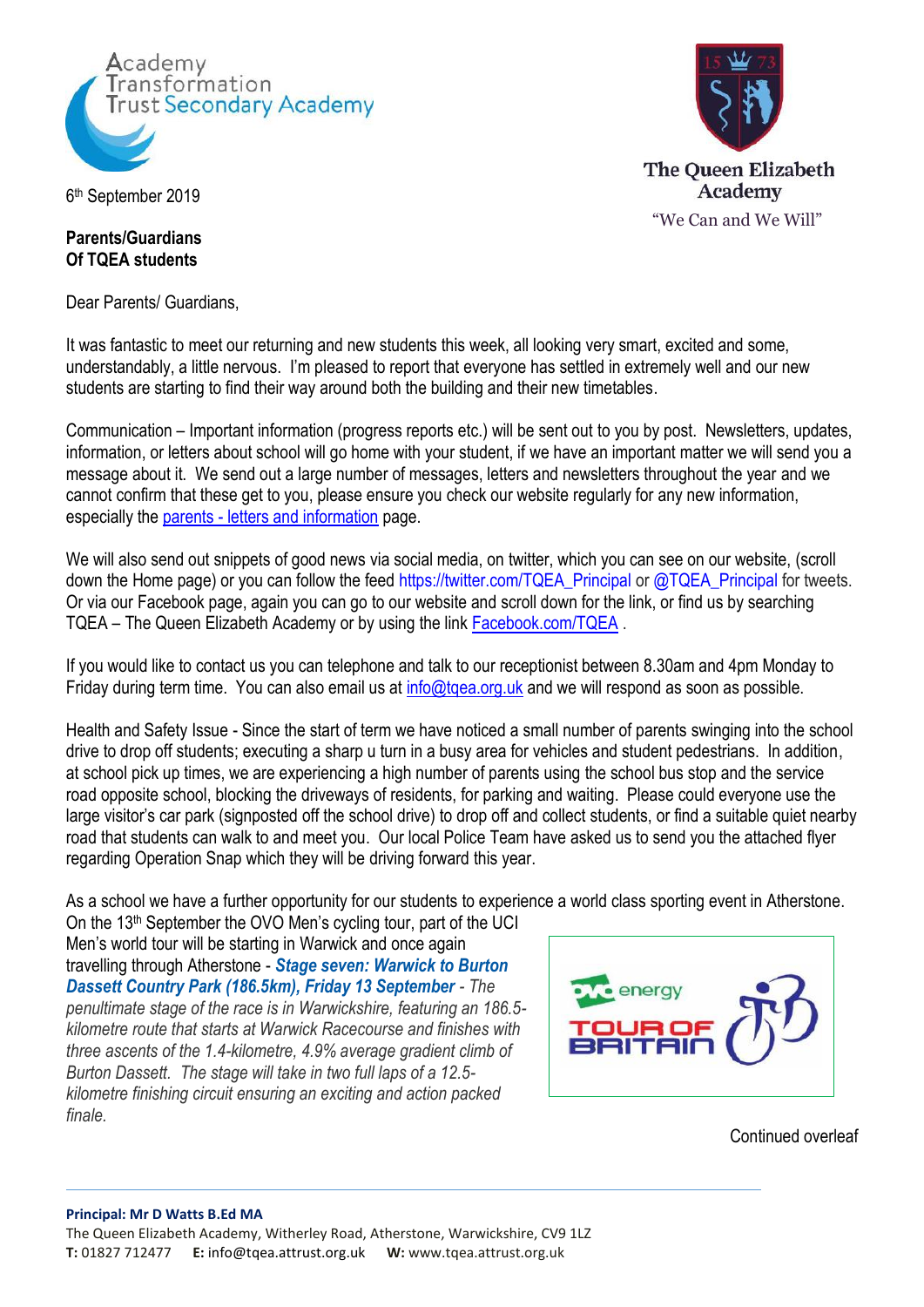The men's tour will host some of the best known cyclists from around the world and this event is hugely important for our community. As national and local press will be present in Atherstone our local council have asked us to support the town for this event. We believe the positive outcomes of this, seeing first hand a major British sporting pastime at its best, meets our responsibility to deliver an element of British values as part of our wider curriculum.

All students will be given the opportunity to witness and support this event. Students will be escorted to the layby opposite the school on the Witherley Road towards the end of period 3. Students will be out for a short time to watch the race as it passes the school and will then return to lessons during period 4.

Any photographs taken by staff and used for school purposes (TQEA social media, website, newsletters etc.) will be vetted under our school's student photograph permissions data, however any photos, or video, taken by the media or other Atherstone linked organisations may be published widely as it is a public event. Please ensure that all students have an appropriate waterproof coat and sun cream in case of changeable weather on the day.

We aim to take all students out to see and support this event, however, **if you do not wish for your son/ daughter to be involved**, please either:

• contact the school on 01827 712477 and speak to a member of staff.

- call in to see us at reception,
- or email us at info@tgea.org.uk

**no later than 4pm Wednesday 11<sup>th</sup> September**. We will then make alternative arrangements for your child to be supervised in school.

On a final note, we will be holding our annual Open Evening on Thursday 26<sup>th</sup> September 2018, on this day all students will still receive 5 hours of education provision, but due to the changes to the timing of the school day **we will finish at 2.45pm instead of 3.05pm**. If you would like your child to stay with a member of staff until 3.05pm please email info@tgea.org.uk and let us know by the Monday 23rd September.

Yours sincerely

A. Wilson

Mr A Wilson Executive Principal The Queen Elizabeth Academy



Pictures showing Chris Froome and Geraint Thomas taken outside TQEA September 2018